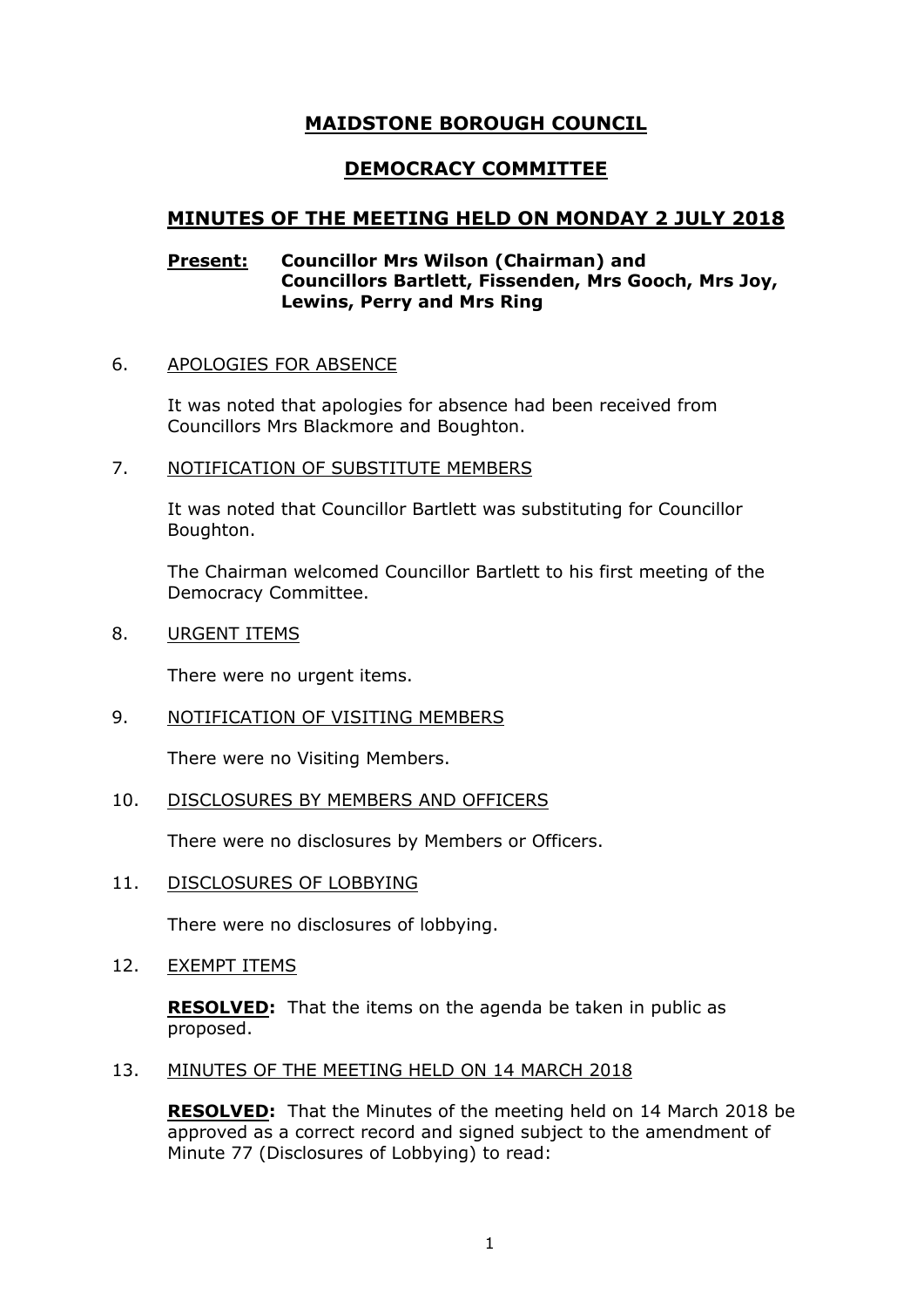Councillors English and Perry stated that they had been lobbied on the report relating to Honorary Aldermen.

### 14. MINUTES OF THE MEETING HELD ON 22 MAY 2018

**RESOLVED:** That the Minutes of the meeting held on 22 May 2018 be approved as a correct record and signed.

### 15. PRESENTATION OF PETITIONS

There were no petitions.

#### 16. QUESTION AND ANSWER SESSION FOR MEMBERS OF THE PUBLIC

There were no questions from members of the public.

### 17. COMMITTEE WORK PROGRAMME

Mr Mark Green, the Director of Finance and Business Improvement, said that he had no alterations or additions to make to the Committee Work Programme at this stage, but the Programme would develop as the Municipal Year went on. The Chairman said that Members might wish to revisit the Work Programme later in the meeting to pick up issues arising from the debate.

#### See Minute 21 below

### 18. PROPOSED CHANGES TO CONSTITUTION - FINANCIAL AND CONTRACT PROCEDURE RULES

Ms Georgia Hawkes, the Head of Commissioning and Business Improvement, introduced her report recommending changes to simplify the Contract Procedure Rules in the Council's Constitution, improve compliance and manage procurement risk. It was noted that:

- The simplification of the Contract Procedure Rules was proposed following a recent review of procurement by Internal Audit which identified some compliance issues and problems with services not always following the correct procurement processes. As part of the management response to the Internal Audit report, the Council commissioned a Procurement Consultant to review the Contract Procedure Rules.
- It was recognised, as part of this review, that the current regulations and processes were more complicated than necessary and that poor compliance was mainly due to lack of awareness rather than malicious avoidance. It became clear that the parts of the Constitution relating to procurement and contracts ought to be easier to understand, so a number of changes were proposed, including replacing some wording with flowcharts and removing any duplication. The changes also gave rise to a small number of changes to the Financial Procedure Rules.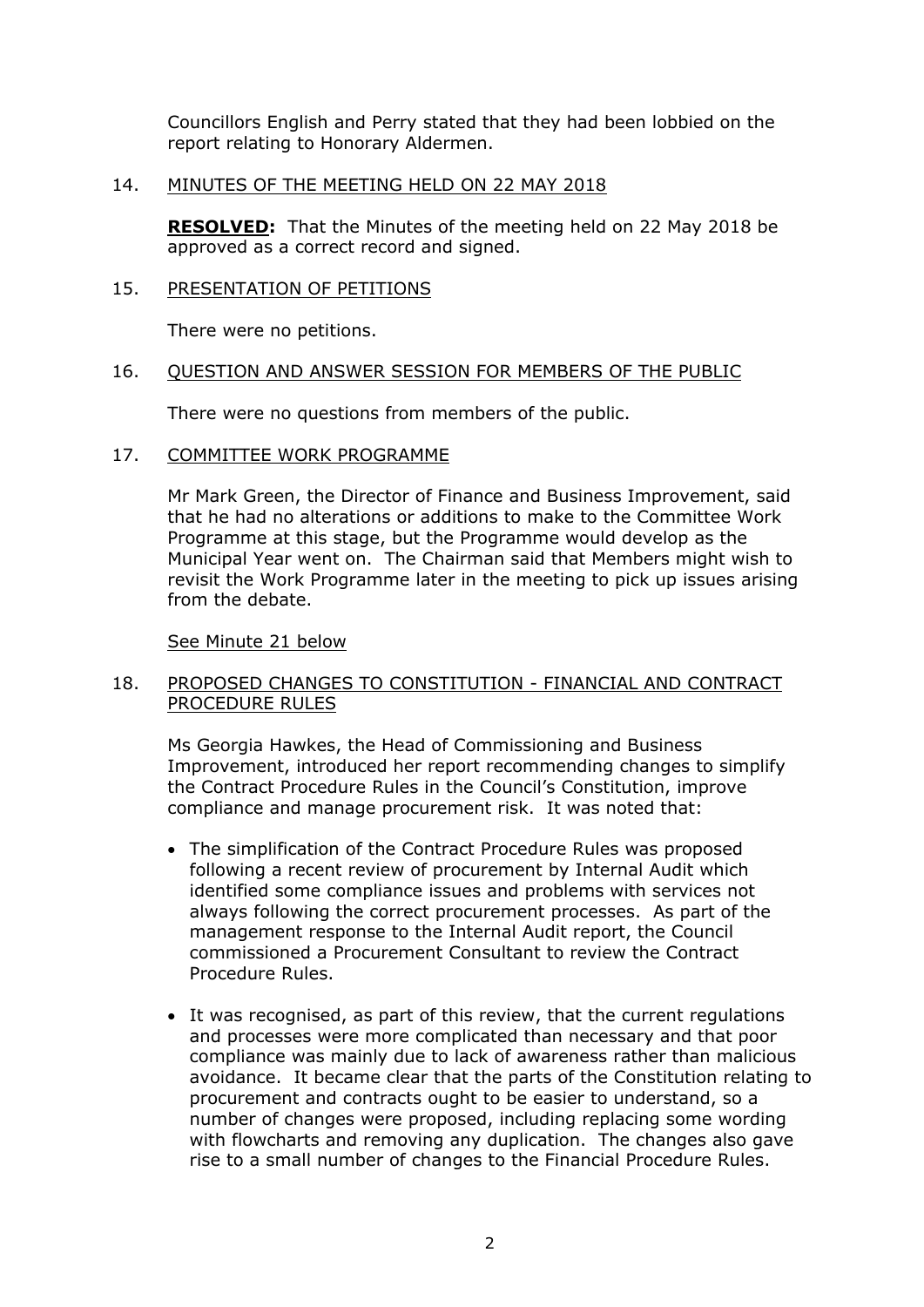- Simplification of the Contract Procedure Rules was just one of the measures being taken to improve compliance with the Council's procurement processes. For example, an easy to follow Purchasing Guide had been prepared by the Procurement Consultant and the Procurement Team to help Officers understand the correct processes and key Officers had been trained on this.
- Whilst the majority of the proposed changes were to simplify the wording of the Contract Procedure Rules, a few additional changes to the Constitution were proposed as follows:

Changing the levels at which contracts are required to be sealed;

Increasing the emphasis on the need for contracts to be signed or sealed before commencement of works/services:

Removing the need for a risk assessment for all procurements over £10k; and

Removing reference to the submission and opening of paper tenders.

The Head of Legal Partnership advised the Committee that she wished to amend recommendation 2 of the report to clarify that it was proposed that the level for sealing of contracts for non-construction projects be increased to £1m unless it was deemed by her that a non-construction contract for a lower amount required execution under seal.

In response to questions by Members:

The Head of Legal Partnership explained that:

- She was seeking delegated authority to review the proposed revisions and incorporate appropriate changes to the Constitution to ensure that works, goods and services were appropriately commissioned and to undertake a cross-referencing exercise with other sections of the document, including the Scheme of Delegations, to ensure compliance with legislative requirements and consistency, prior to Council approval.
- The new compulsory Procurement Plan ensured that Legal Services were involved as required in the formulation of contracts above £75k. The Council already used standard contracts, but the Legal Services and Procurement Teams were currently reviewing the standard contracts to see if they needed to be updated. They were also working on guidance for services on how to use standard contracts and an explanation of when contracts needed to be referred to Legal.

The other Officers explained that:

 When similar changes were introduced elsewhere the risks associated with procurement processes did reduce and there were fewer errors.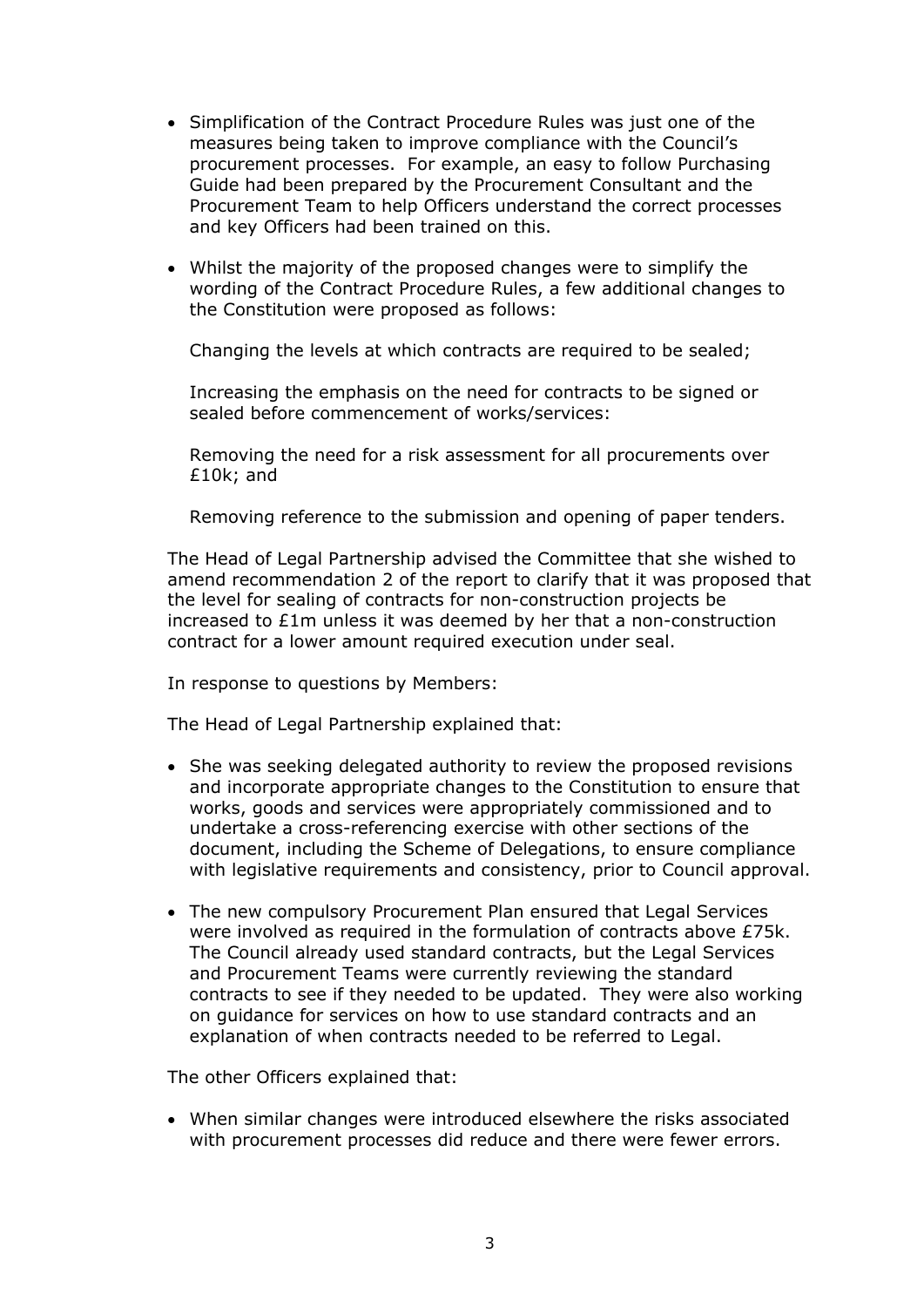- No changes were proposed to the requirement for the approval of the Policy and Resources Committee before amounts in excess of £12k could be written off, and no changes were proposed to the limits for virement.
- In addition to the training already provided for key purchasing Officers, there would be an ongoing programme of procurement training to ensure that all appropriate Officers understood and complied with the required processes and guidance would be added to the Purchasing Guide. Meetings would be held with the Procurement Team to ensure continuation of the training programme going forward. Involvement of the Team as a whole would build resilience.

During the discussion, the Head of Legal Partnership undertook to provide an update for Members of the Committee following the review of the proposed revisions to the Constitution and the cross-referencing exercise. The Director of Finance and Business Improvement said that he would ensure that Councillor Perry had sight of the Delegated Authorities Matrix. This Matrix was not included in the Constitution as it was subject to change as members of staff changed.

It was suggested and agreed that the Audit, Governance and Standards Committee, which had an ongoing interest in procurement and contract management, be asked to make provision in its work programme to monitor training on and compliance with the revised Financial and Contract Procedure Rules, including the Purchasing Guide.

# **RESOLVED:**

- 1. That the revised wording and incorporation of flow charts into the Financial and Contract Procedure Rules of the Constitution, as detailed in Appendices 1 and 2 to the report of the Head of Commissioning and Business Improvement, be accepted.
- 2. That the level for sealing of contracts for non-construction projects be increased to £1m unless the Head of Legal Partnership deems that a non-construction contract for a lower amount requires execution under seal.
- 3. That the requirement for a procurement risk assessment at £10k be removed.
- 4. That the increased emphasis on contract formulation and signing before commencement of service be agreed.
- 5. That delegated authority be given to the Head of Legal Partnership to review the proposed revisions and incorporate appropriate changes to the Constitution to ensure that works, goods and services are appropriately commissioned and to undertake a cross-referencing exercise with other sections of the document, including the Scheme of Delegations, to ensure compliance with legislative requirements and consistency, prior to Council approval.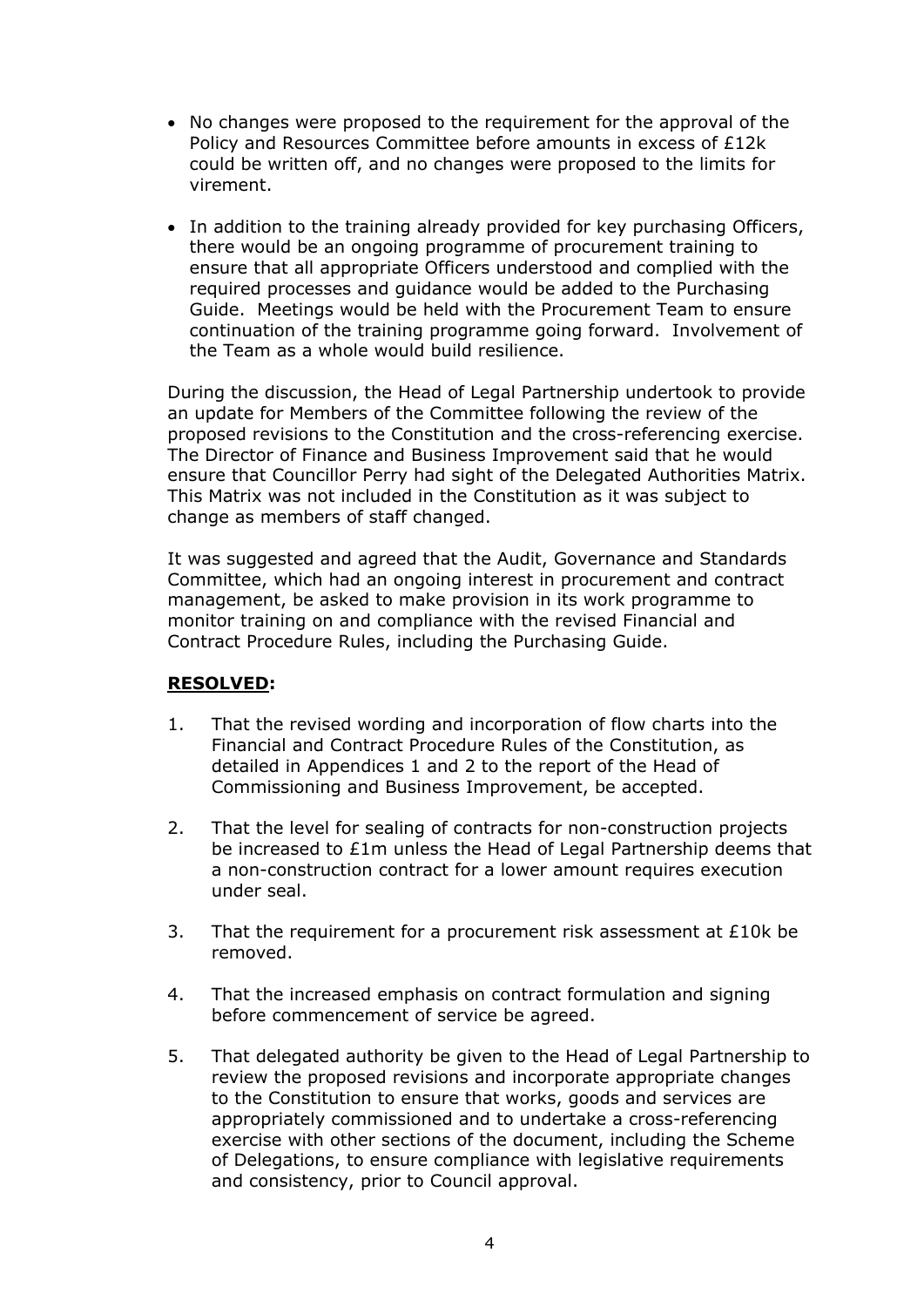6. That the Audit, Governance and Standards Committee be asked to make provision in its work programme to monitor training on and compliance with the revised Financial and Contract Procedure Rules, including the Purchasing Guide.

Voting: 8 – For 0 – Against 0 – Abstentions

#### 19. REVIEW OF THE COMMITTEE STRUCTURE SCOPING REPORT

Mrs Angela Woodhouse, the Head of Policy, Communications and Governance, introduced her report setting out the terms of reference and timetable for the review to be undertaken of the Committee structure, excluding the Regulatory Committees.

The Committee was also asked to consider the evidence and research required and to determine how the review should be undertaken.

The Committee agreed that a Working Group should be appointed to undertake the review, and that the membership of the Group should comprise all Members of the Democracy Committee. Provision should be made for a mix of daytime and evening meetings to enable all Members of the Committee to be involved. In addition to that suggested in the report, the evidence and research required should include details of the budget for each Committee and an examination of the role of Councillors on Committees and their use of the Committee system by, for example, putting an item on a Committee agenda for consideration, attending the meeting and speaking on the item.

# **RESOLVED:**

- 1. That the terms of reference and timetable for the review to be undertaken of the Committee structure, excluding the Regulatory Committees, as set out in the report of the Head Policy, Communications and Governance, be adopted.
- 2. That a Working Group be appointed to undertake the review, and that the membership of the Group should comprise all Members of the Democracy Committee. Provision should be made for a mix of daytime and evening meetings to enable all Members of the Committee to be involved. In addition to that suggested in the report, the evidence and research required should include details of the budget for each Committee and an examination of the role of Councillors on Committees and their use of the Committee system by, for example, putting an item on a Committee agenda for consideration, attending the meeting and speaking on the item.

Voting: 8 – For 0 – Against 0 – Abstentions

#### 20. MEMBER LEARNING AND DEVELOPMENT

Mr Sam Bailey, the Democratic and Administration Services Manager, introduced his report setting out details of the learning and development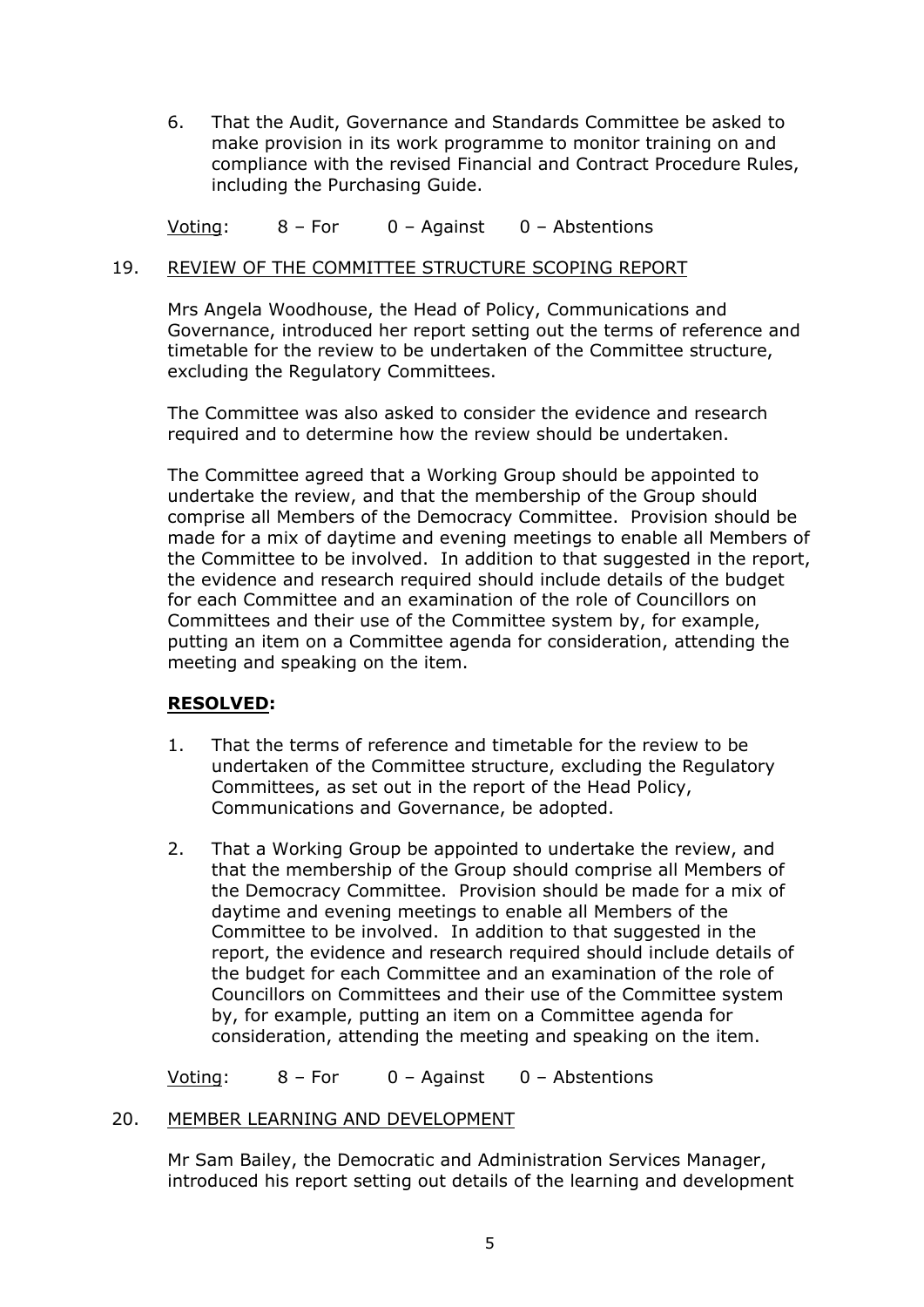activities undertaken by Members in 2017/18 and the proposed training plan for 2018/19. The report also proposed the adoption of the Local Government Association's Member Development Charter as the Council's approach to Member learning and development and the involvement of the Political Group Leaders in Member learning and development to ensure strategic ownership.

It was noted that a wide variety of learning and development activities was carried out in 2017/18. These ranged from formal training sessions, attendance at conferences and Member briefings. The activities were delivered by internal and external facilitators. Attendance at these events had been varied. The Local Government Association had produced a Member Development Charter that set out best practice for Member development. Authorities were able to self-assess against the framework and choose to adopt the measures set out in the framework that they deemed appropriate. A small budget of £10,600 was available to spend on Member learning and development activities in 2018/19.

During the ensuing discussion reference was made to the need to take into account different styles of learning; schedule training and briefing sessions to maximise attendance; and avoid overwhelming Members with too much information without sufficient opportunity to ask questions. It was suggested that it was a matter for Group Leaders to consider the development of their Members, but there was a role for the Democracy Committee to look through the Member Development Charter and discuss which elements of the Charter the Council should work towards.

The Committee accepted recommendations 1 and 2 set out in the report relating to learning and development activities undertaken in 2017/18 and planned for 2018/19. However, recommendation 3 relating to the adoption of the Local Government Association's Member Development Charter was not accepted as it was felt that the Charter should be used as the basis for the Council's approach to Member learning and development. It was suggested that a Workshop be held for Members of the Democracy Committee before the next meeting of the Committee to discuss which elements of the Member Development Charter the Council should work towards and that Members of the Committee should ensure that their respective Political Groups are briefed on the content of the Member Development Charter to enable feedback before the Workshop on the Charter. Councillor Mrs Gooch, as the representative of the Independent Group, was asked to liaise with all of the smaller groups on this issue. In light of the foregoing, recommendation 4 relating to the involvement of Group Leaders was deleted.

# **RESOLVED:**

1. That the Learning and Development activities undertaken in 2017/18, as set out in Appendix 1 to the report of the Democratic and Administration Services Manager, be noted.